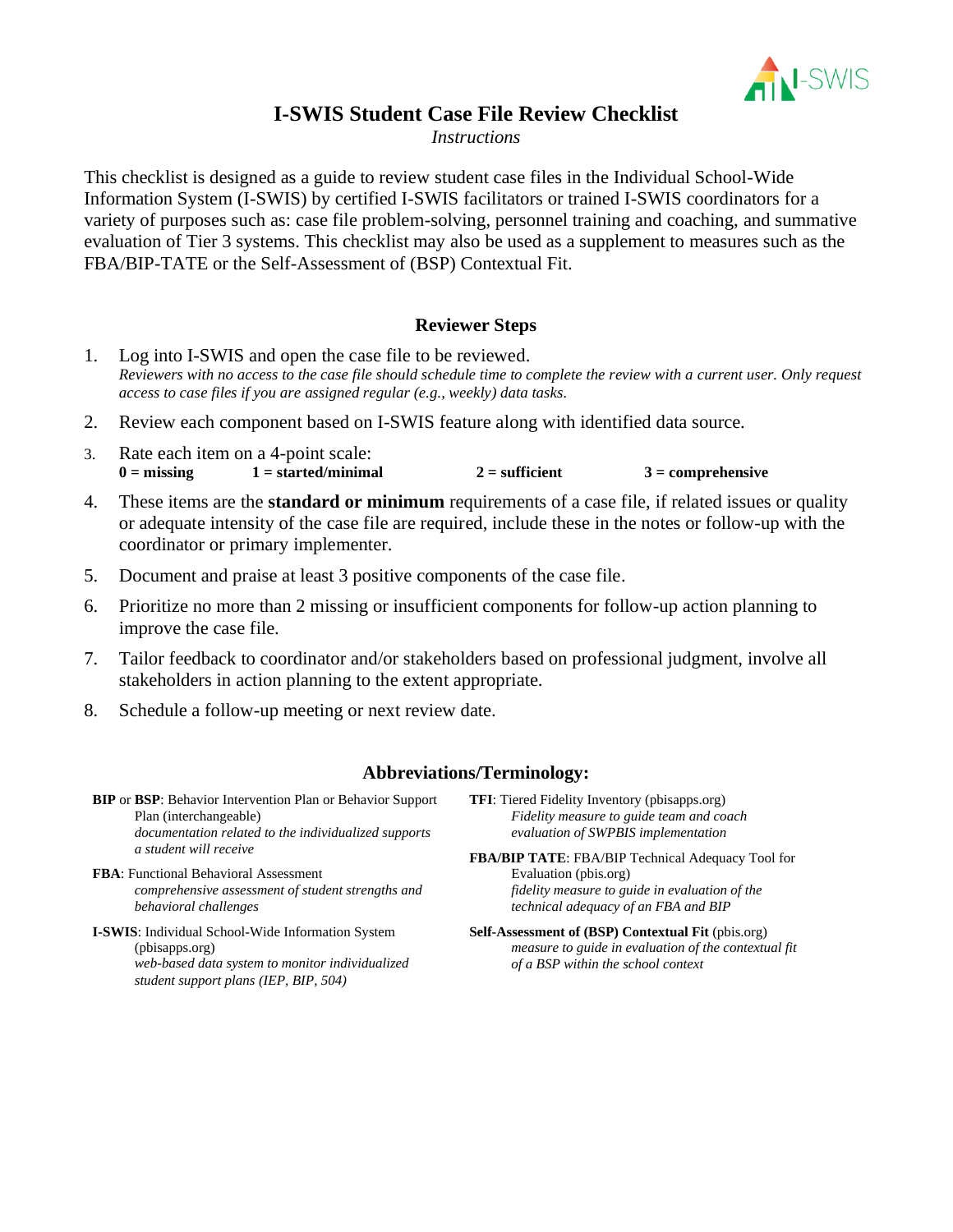

# **I-SWIS Student Case File Review Checklist**

Reviewer: \_\_\_\_\_\_\_\_\_\_\_\_\_\_\_\_\_\_\_\_\_\_\_\_\_\_\_\_\_ Review Date: \_\_\_\_\_\_\_\_\_\_\_\_\_\_\_\_

Plan Coordinator: \_\_\_\_\_\_\_\_\_\_\_\_\_\_\_\_\_\_\_\_\_\_\_\_\_\_\_\_\_\_ Student initials: \_\_\_\_\_\_\_\_\_\_\_\_\_\_

| <b>I-SWIS Case File</b>                                                                                                                                                                                                                                                       |                                                                                            |  | <b>Rating</b> |                |   |
|-------------------------------------------------------------------------------------------------------------------------------------------------------------------------------------------------------------------------------------------------------------------------------|--------------------------------------------------------------------------------------------|--|---------------|----------------|---|
| Component                                                                                                                                                                                                                                                                     | <b>Source</b>                                                                              |  |               | $\overline{2}$ | 3 |
| 1. The case file <b>Start Date</b> is no later than the<br>earliest date when individualized data were collected.                                                                                                                                                             | Plan documentation or<br>coordinator interview                                             |  |               |                |   |
| 2. The case file <b>Team</b> includes all relevant<br>stakeholders who should be included in<br>communications and/or decisions about supports.                                                                                                                               | Plan documentation, team<br>meeting minutes, or<br>coordinator interview                   |  |               |                |   |
| 3. The case file <b>Team members</b> with <b>Access</b> are<br>limited to only stakeholders assigned to complete<br>data tasks (e.g., entry, analysis, updates) regularly<br>and access level is appropriate to task.                                                         | Action plan, team meeting<br>minutes, or coordinator<br>interview                          |  |               |                |   |
| 4. The case file <b>Documents</b> include at least the most<br>recent assessment summary and plan summary are<br>uploaded. Previous versions and additional electronic<br>files are uploaded as appropriate.                                                                  | Student File Set-Up<br>Checklist, Action plan, or<br>coordinator interview                 |  |               |                |   |
| 5. The case file <b>Measures</b> include at least one<br>"Fidelity" measure type that monitors adult<br>implementation at least weekly.                                                                                                                                       | Data sheets, Action plan,<br>Student File Set-Up<br>Checklist, or coordinator<br>interview |  |               |                |   |
| 6. The case file <b>Measures</b> include at least one<br>"Outcome" measure type that monitors student<br>response or impact at least twice weekly.                                                                                                                            | Data sheets, Action plan,<br>Student File Set-Up<br>Checklist, or coordinator<br>interview |  |               |                |   |
| <b>I-SWIS Measure Reports</b><br>7. The case file <b>Measure Reports</b> indicate that the<br>exclude days with Absent or<br>data including school status, measure data, notes, and<br>No School status<br>plan changes are up-to-date (within 3 school days)<br>and logical. |                                                                                            |  |               |                |   |
| I-SWIS Segment and/or<br>8. If appropriate, the case file Segment and Single<br><b>Single Segment Reports</b><br><b>Segment</b> reports indicate that at least one measure is<br>collected with additional detail (e.g., by period, by<br>category).                          |                                                                                            |  |               |                |   |
| 9. The case file <b>Implementation Status</b> is reasonable<br>based on current patterns of both fidelity and<br>outcome data.                                                                                                                                                | I-SWIS Reports, team<br>meeting minutes, or<br>coordinator interview                       |  |               |                |   |
| 10. All case file Team Members receive progress<br>reports and have an opportunity to provide input on<br>decisions at least twice monthly.                                                                                                                                   | Action plan, meeting<br>minutes, progress reports, or<br>coordinator interview             |  |               |                |   |